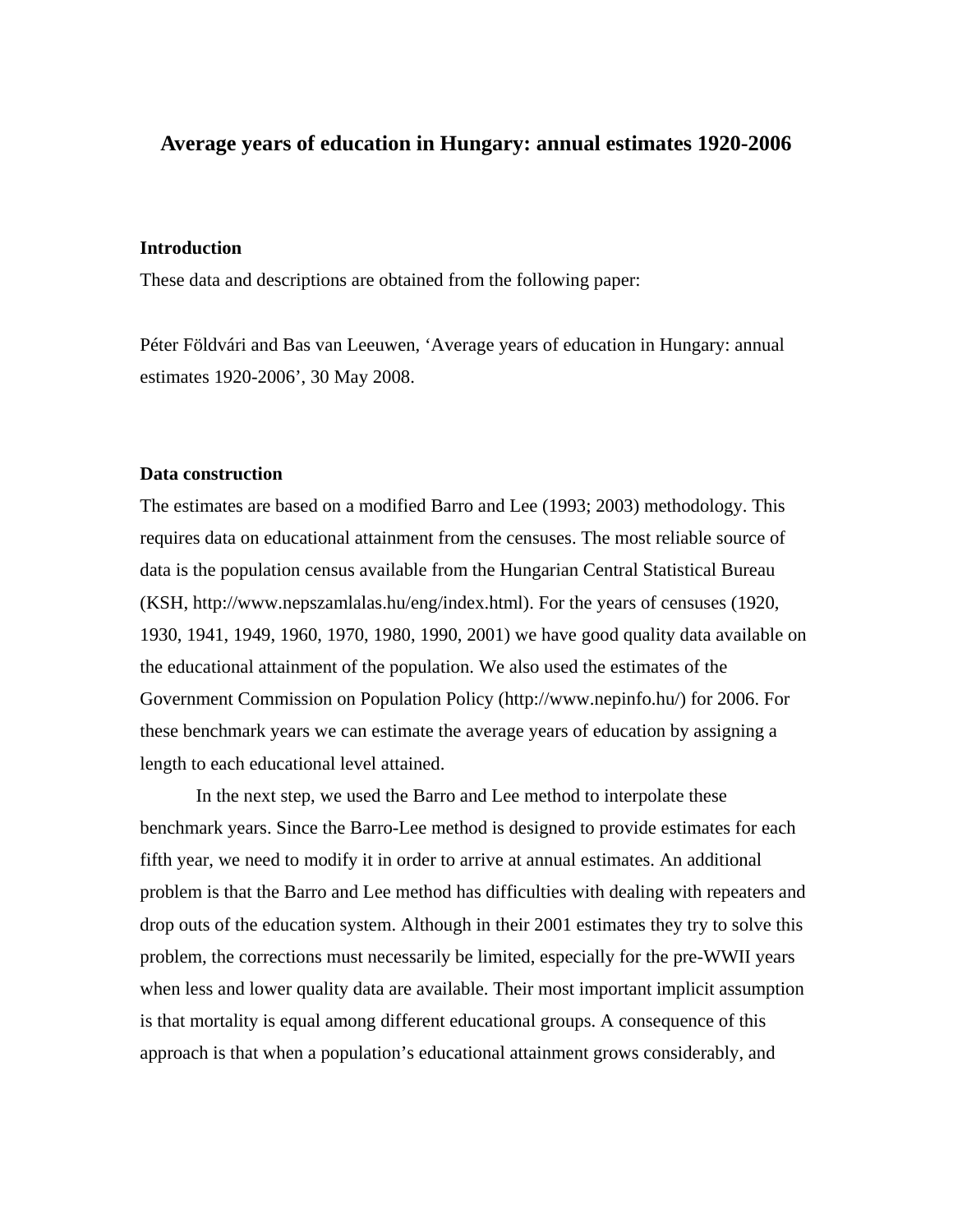hence mortality decreases in the more educated groups, their method tend to underestimate the average years of education.

 The mortality assumptions thus cause an underestimation of the growth of attainment (and the average years of education) when the attainment is estimated forward from the previous census. This is even more apparent in below Figure, where we present the



the share of the population with primary education estimated forward and backward (calculated back from the next census). As the mortality assumption leads to an underestimation of the growth of attainment, estimating backward results in an overestimation of average years of education.

 To avoid these issues we use a simple correction method. We start with the standard Barro and Lee equations which we slightly modified to allow for the estimation of annual series:

$$
h_{0,t} = H_{0,t}/L_t = h_{0,t-i} \Big[ 1 - \Big(L15_t \cdot i/5 \cdot L_t \Big) \Big] + \Big(L15_t \cdot i/5 \cdot L_t \Big) \cdot \Big( 1 - PRI_{t-i} \Big)
$$
  
\n
$$
h_{1,t} = H_{1,t}/L_t = h_{1,t-i} \Big[ 1 - \Big(L15_t \cdot i/5 \cdot L_t \Big) \Big] + \Big(L15_t \cdot i/5 \cdot L_t \Big) \cdot \Big(PRI_{t-i} - SEC_t \Big)
$$
  
\n
$$
h_{2,t} = H_{2,t}/L_t = h_{2,t-i} \Big[ 1 - \Big(L15_t \cdot i/5 \cdot L_t \Big) \Big] + \Big(L15_t \cdot i/5 \cdot L_t \Big) \cdot SEC_t - \Big(L20_t \cdot i/5 \cdot L_t \Big) \cdot HIGH_t
$$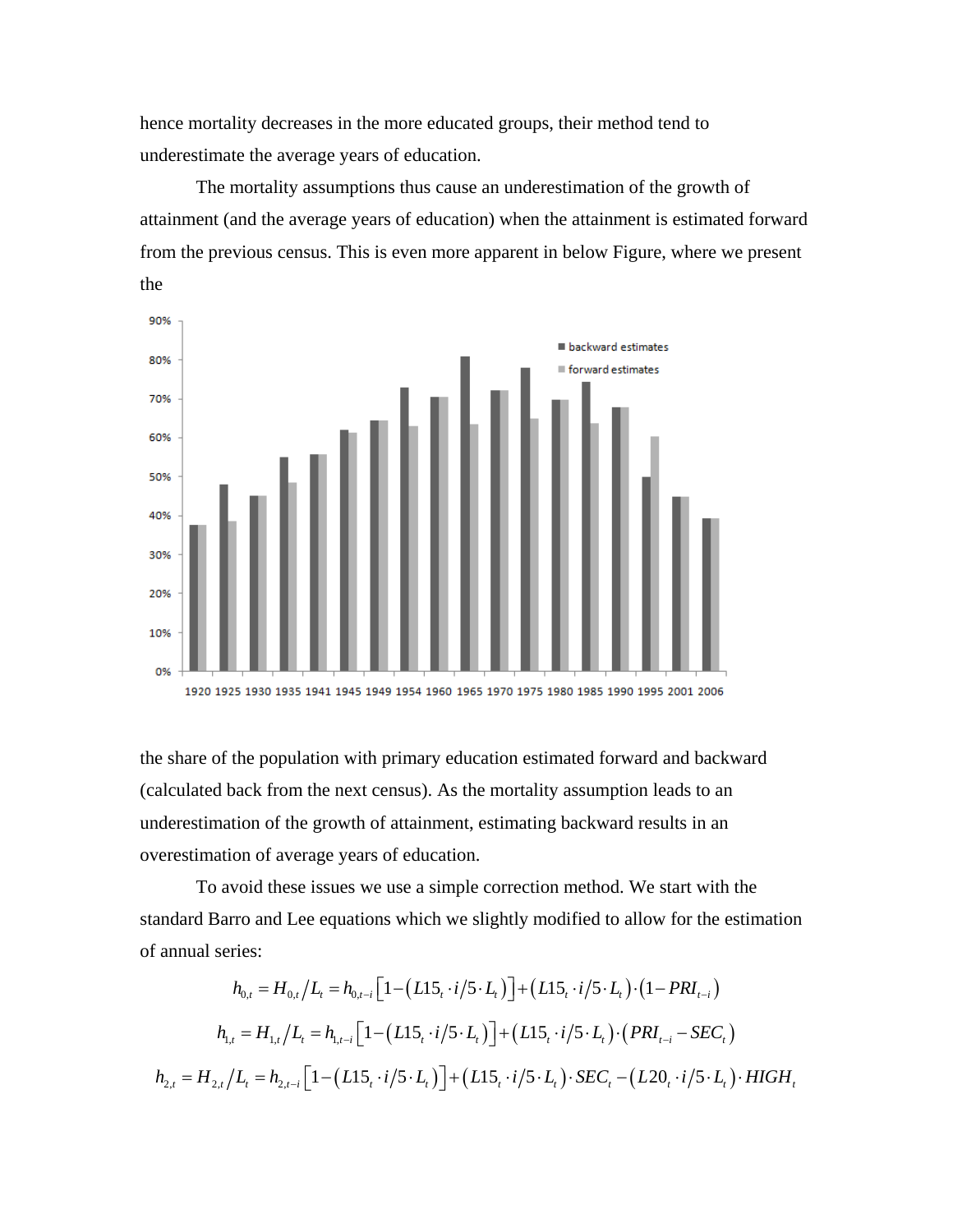$$
h_{3,t} = H_{3,t}/L_t = h_{3,t-i} \left[ 1 - \left( L15_t \cdot i / 5 \cdot L_t \right) \right] + \left( L20_t \cdot i / 5 \cdot L_t \right) \cdot HIGH_t
$$

where *h* is attainment per level of education (0= no education, 1=prim, 2=sec, 3=high). *H* is the total number of people in the population with a certain education level, *i* is the length of the forward estimation (so if one wants to estimate attainment in year *t* based on attainment 5 years ago, *i* would be 5, yielding the standard Barro-Lee formula), *L* is the total population aged 15 years or older, *L15* is total population aged 15-19, *L20* is total population aged 20-24, *PRI, SEC, HIGH* are the enrolment ratios in primary, secondary, and higher education respectively.

 As can be seen in above Figure, this method leads to an underestimation of the actual attainment (and hence, of the average years of education) because of the assumption that mortality is independent is of the education level. If we calculate backwards, the bias is exactly reversed (see Figure). Simply rewriting above equations we arrive at the formula to estimate the attainment backwards:

$$
h_{0,t-i} = (h_{0,t} - (L15, \cdot i/5 \cdot L_t) \cdot (1 - PRI_{t-i})) / (1 - L15, \cdot i/5 \cdot L_t)
$$
  
\n
$$
h_{1,t-i} = (h_{1,t} - (L15, \cdot i/5 \cdot L_t) \cdot (PRI_{t-i} - SEC_t)) / [1 - (L15, \cdot i/5 \cdot L_t)]
$$
  
\n
$$
h_{2,t-i} = (h_{2,t} - (L15, \cdot i/5 \cdot L_t) \cdot SEC_t + (L20, \cdot i/5 \cdot L_t) \cdot HIGH_t) / [1 - (L15, \cdot i/5 \cdot L_t)]
$$
  
\n
$$
h_{3,t-i} = (h_{3,t} - (L20, \cdot i/5 \cdot L_t) \cdot HIGH_t) / [1 - (L15, \cdot i/5 \cdot L_t)]
$$

 The next step is that we estimate the attainments both backward and forward. We have census data for about every 10 years. So, if we have census data for 1960 and 1970, we calculate the figure for 1965 from both the 1960 and the 1970 benchmark and calculate their average. This should net out the effect of repeaters, mortality, and drop outs (which means removing the downward bias caused by using the forward method under the assumption that these three factors remain constant between two benchmarks). These assumptions are far less restrictive than assuming that mortality is uncorrelated with education or simply ignoring repeaters and dropouts.

As we now have attainment figures for 1965 and 1970, we again calculate attainment for the year between these benchmarks (1967). We do the same for 1969 (based on 1967 and 1970), etc. The main rule is that in each step one needs to estimate the year that is in the middle between two benchmarks. If the forward estimate